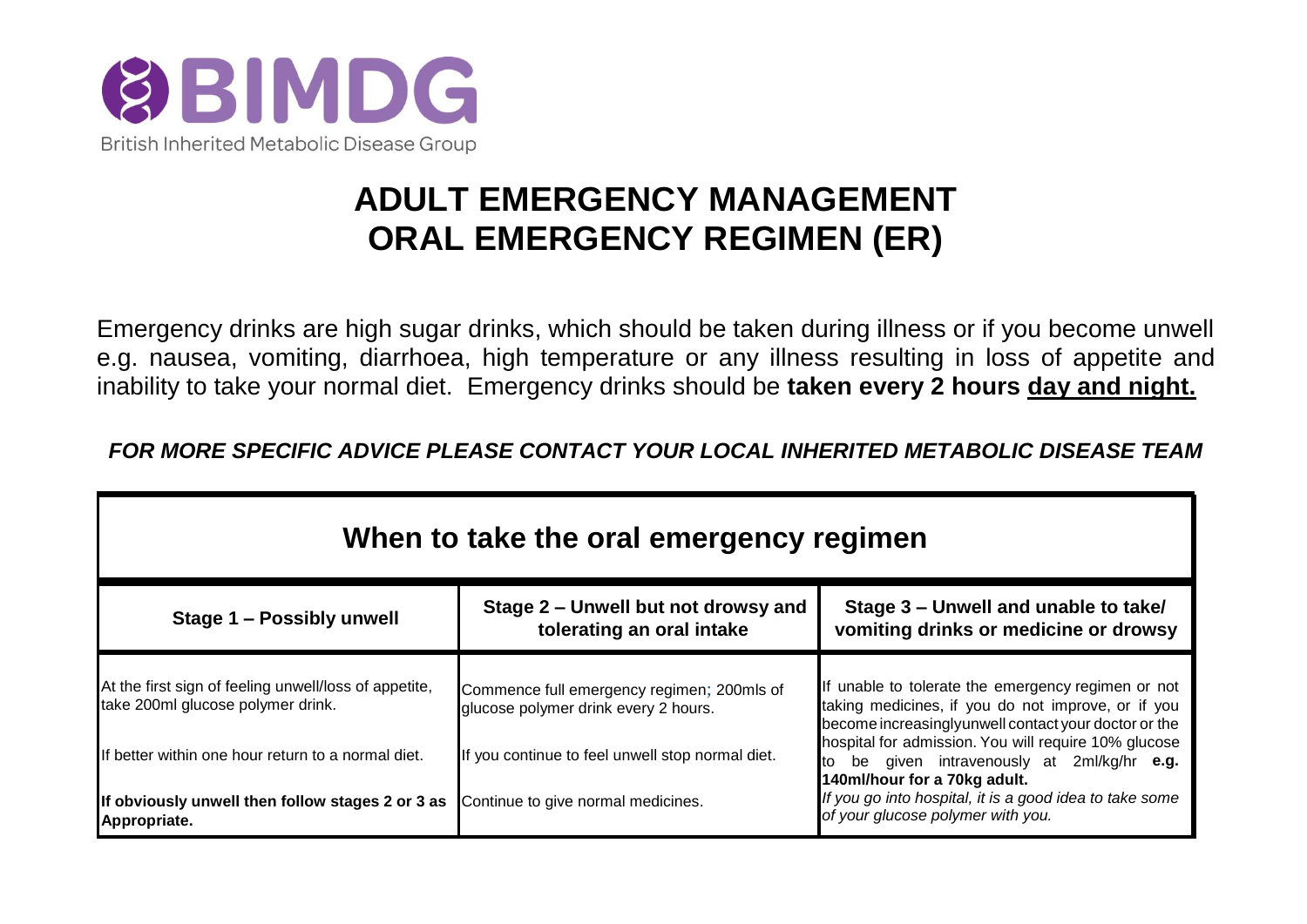### **How to prepare the oral emergency regimen**

1

#### *PLEASE CONTACT YOUR LOCAL INHERITED METABOLIC DISEASE TEAM TO INFORM THEM THAT YOU HAVE STARTED YOUR ORAL EMERGENCY REGIMEN*

#### **You will need:**

- 1. Water.
- 2. Glass or shaker.
- 3. Glucose polymer.
- 4. A big blue scoop (if using Maxijul, Vitajoule or Polycal).

#### **Choose one of the glucose polymers listed in the table below and follow the recipe across.**

| 25 % Glucose Polymer Recipes |                                                      |                                                 |                                                  | Oral<br>rehydration<br>solution                                                                                  |  |
|------------------------------|------------------------------------------------------|-------------------------------------------------|--------------------------------------------------|------------------------------------------------------------------------------------------------------------------|--|
| <b>Glucose Polymer</b>       | Weight of glucose polymer<br>in level big blue scoop | Recipe for 1 single dose (200ml)                | Recipe for 24hr (2000ml)                         | recipe                                                                                                           |  |
| <b>Maxijul Super Soluble</b> | 25g                                                  | 2 scoops (50g); made up to 200ml with<br>water  | 20 scoops (500g); add water to 2000ml            |                                                                                                                  |  |
| S.O.S. 25                    | Pre-measured sachet                                  | sachet; made up to 200ml with<br>Add 1<br>water | Add 10 sachets; add water to 2000ml              | sachet of Dioralyte® or<br>Add 1<br>Electrolade <sup>®</sup> to 200ml of glucose<br>polymer solution if required |  |
| Vitajoule                    | 25g                                                  | 2 scoops (50g); made up to 200ml with<br>water  | 20 scoops (500g); add water to 2000ml            |                                                                                                                  |  |
| <b>Polycal Powder</b>        | 25g                                                  | 2 scoops (50g); made up to 200ml with<br>water  | 20 scoops (500g); add water to 2000ml            |                                                                                                                  |  |
|                              |                                                      |                                                 | <b>STORE IN FRIDGE &amp; USE WITHIN 24 HOURS</b> |                                                                                                                  |  |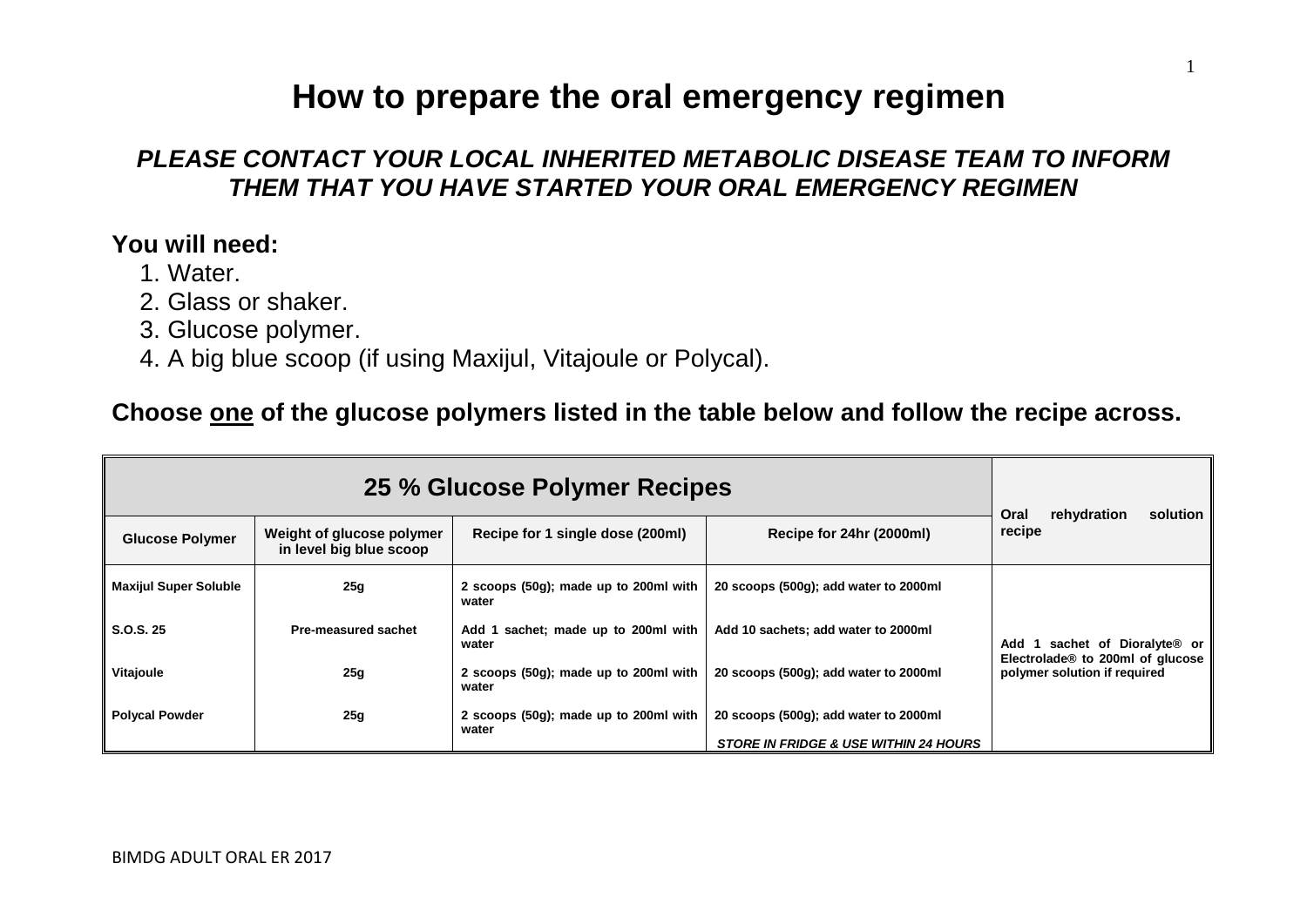## **Types of Glucose Polymers available on prescription**







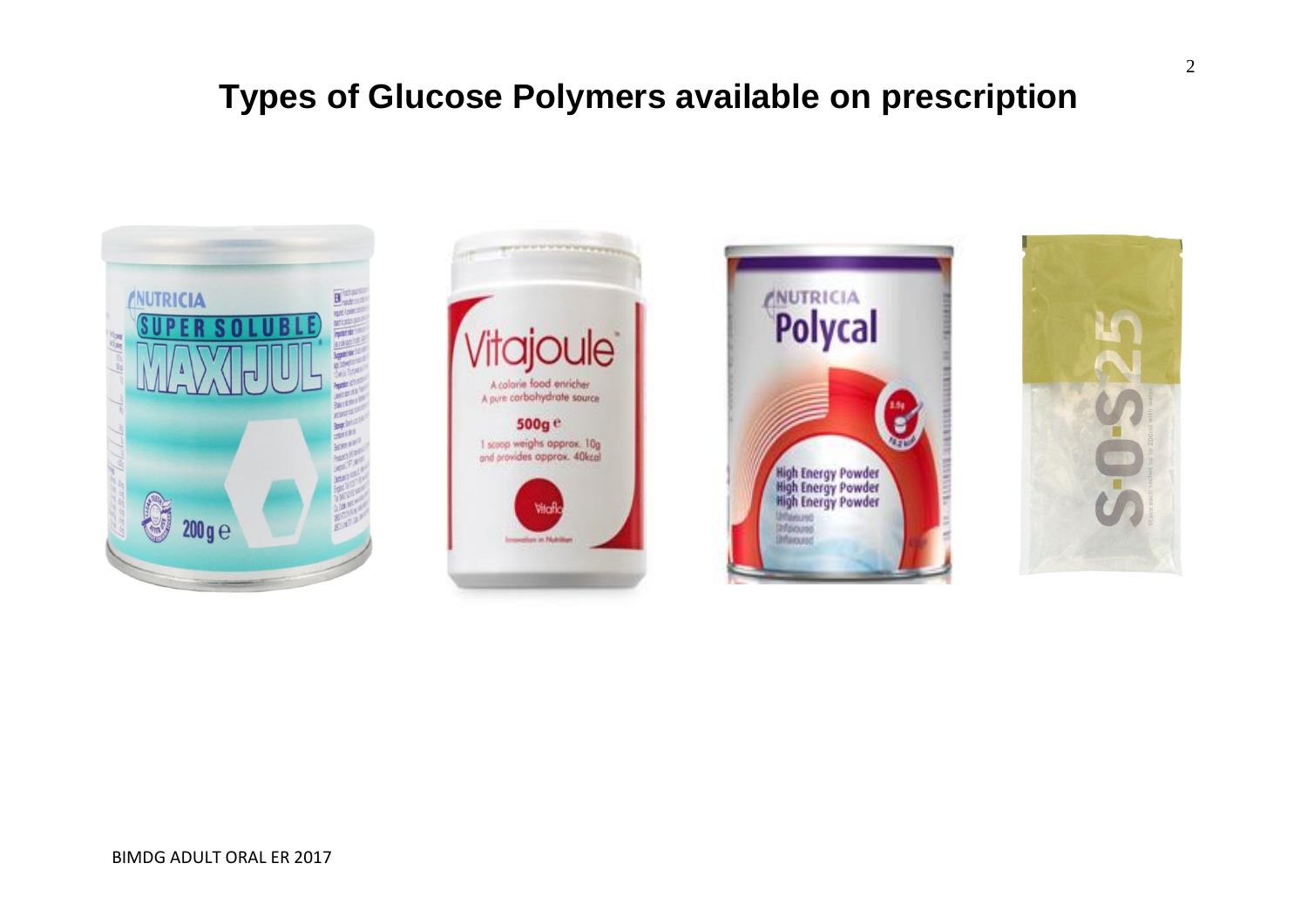## **How to make up 200ml of a 25% glucose polymer drink**



- 1. Add **TWO** level big blue scoops glucose polymer or **ONE** sachet S.O.S 25 make up to 200ml with water.
- 2. Shake or stir well until dissolved.
- 3. Discuss with your metabolic team if you would like to add flavours.